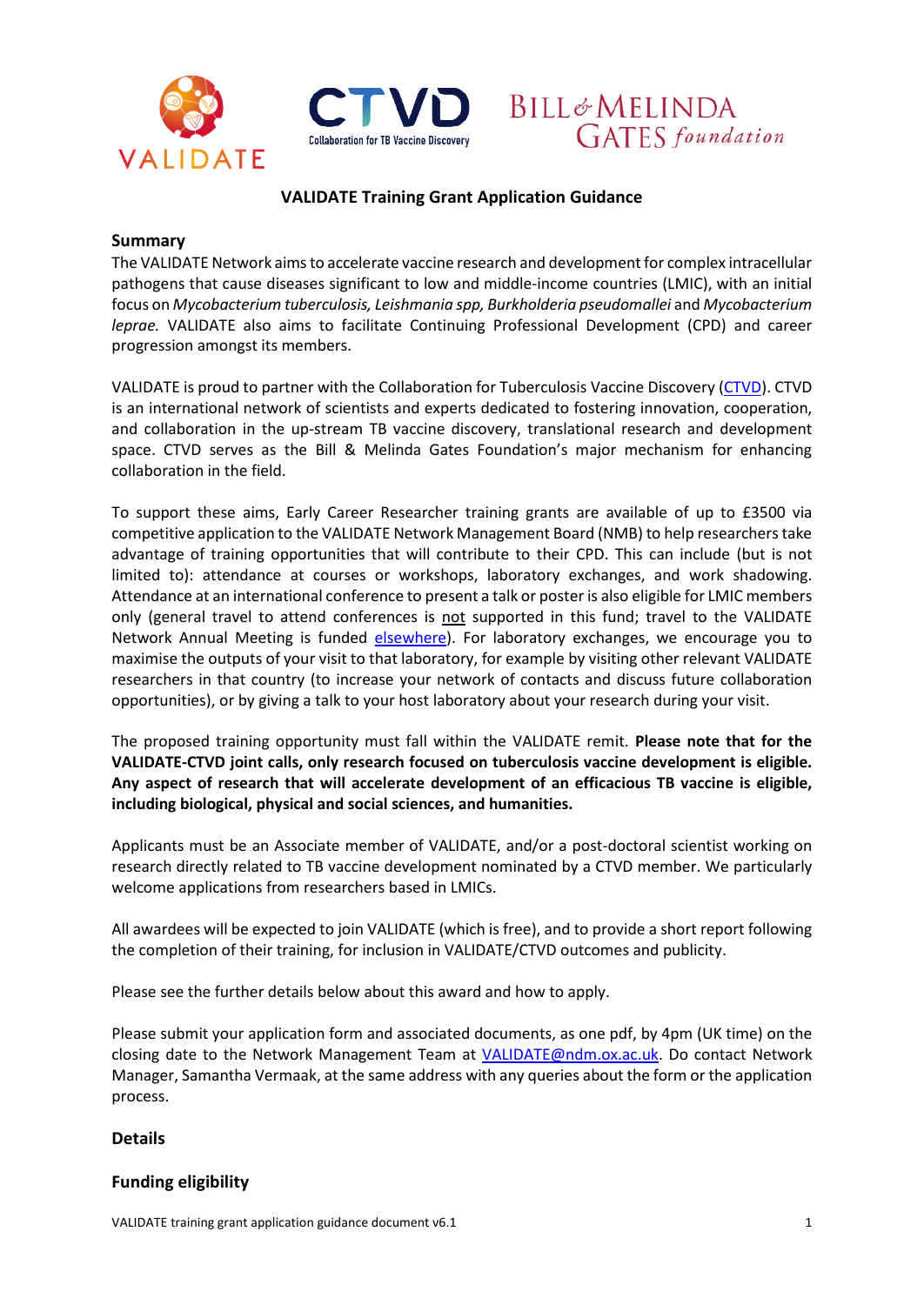**Applicants:** Funding is for early career post-doctoral researchers who are Associate members of the VALIDATE Network, and/or a post-doctoral scientist working on research directly related to TB vaccine development nominated by a CTVD member.

Applications must be supported by your Research Group Leader and a VALIDATE/CTVD Investigator (who may be the same person). *If you are a stand-alone Associate without a supporting VALIDATE Investigator, please contact Sam Vermaak to discuss your application ahead of submission.* 

**Activities supported:** CPD within the scope of the VALIDATE Network remit. Examples include attendance at courses or workshops, laboratory exchanges, and work shadowing. Attendance at an international conference to present a talk or poster is supported for LMIC members only.

Course fees, consumables for training purposes, travel and accommodation costs etc are eligible. Please note accommodation costs should be up to £100 per night only (£150 in large EU/US cities such as London, Paris or New York). For laboratory exchanges, the host lab may receive bench fees of £16 per working day the Associate visits their lab (this is equivalent to UKRI rates, and can be listed as a separate cost item, or included in the consumables line; whichever is preferred by the host institute).

**Activities not supported:** conference attendance by non-LMIC members; conference attendance where the applicant is not presenting a talk or poster; attendance at the VALIDATE annual meeting; staff time.

Please note we cannot cover any costs during your trip that are not related to your training (e.g. travel to visit friends while on a lab exchange visit; sight-seeing travel/costs; meals/drinks for friends); these must not be included in your expense claim.

**Value of grant:** up to £3500 of actual costs (VALIDATE funding can be used in conjunction with other funding to cover training that is more expensive than this – if this is the case please explain where the additional funds required will come from in your application).

**LMIC:** to be considered 'LMIC' you must be based for your work at an organisation in an LMIC country. A list of LMIC countries can be found [here;](http://www.oecd.org/dac/financing-sustainable-development/development-finance-standards/DAC-List-ODA-Recipients-for-reporting-2021-flows.pdf) all listed countries (in any column) are eligible.

### **Application process**

Call deadlines will be advertised on the VALIDATE website.

Complete the application form as directed on the form itself, sticking to the word limit where stated. Ensure you complete all sections, and make clear a) what the training opportunity is, b) how this opportunity will help your career, c) how you are maximising the outcomes of this opportunity, and d) how much the opportunity will cost (in detail). Make sure you attach the necessary supporting documents (stated in section 8 of the application form), which should all be in English. Extra documents/appendices will not be accepted.

The application form and associated documents must be submitted **as one pdf** by email by 4pm (UK time) on the closing date to the Network Management Team at [validate@ndm.ox.ac.uk.](mailto:validate@ndm.ox.ac.uk) You will receive acknowledgement of your application within 48 working hours of submission. All applications received in the funding round will go to the VALIDATE NMB for competitive assessment; [NMB](http://www.validate-network.org/network-management-board)  [members](http://www.validate-network.org/network-management-board) will not input into discussions about an application where they have a conflict of interest (see below for details on conflicts of interest). The VALIDATE Scientific Advisory Board [\(SAB\)](http://www.validate-network.org/scientific-advisory-board) have oversight of the NMB and the NMB review of funding applications to ensure transparency, fairness and consistency.